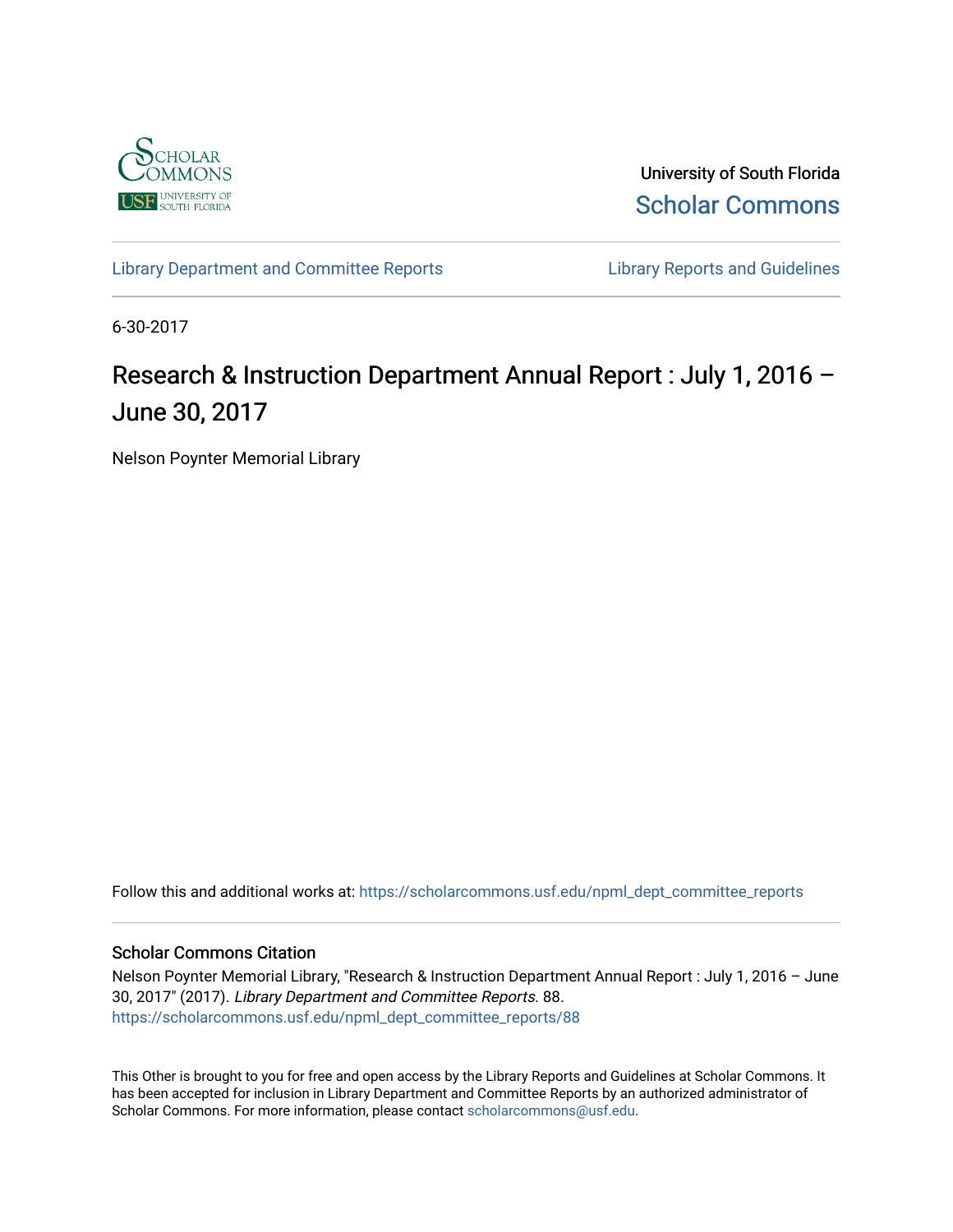# **Research & Instruction Department Annual Report July 1, 2016 – June 30, 2017**

University of South Florida St. Petersburg

**2017**

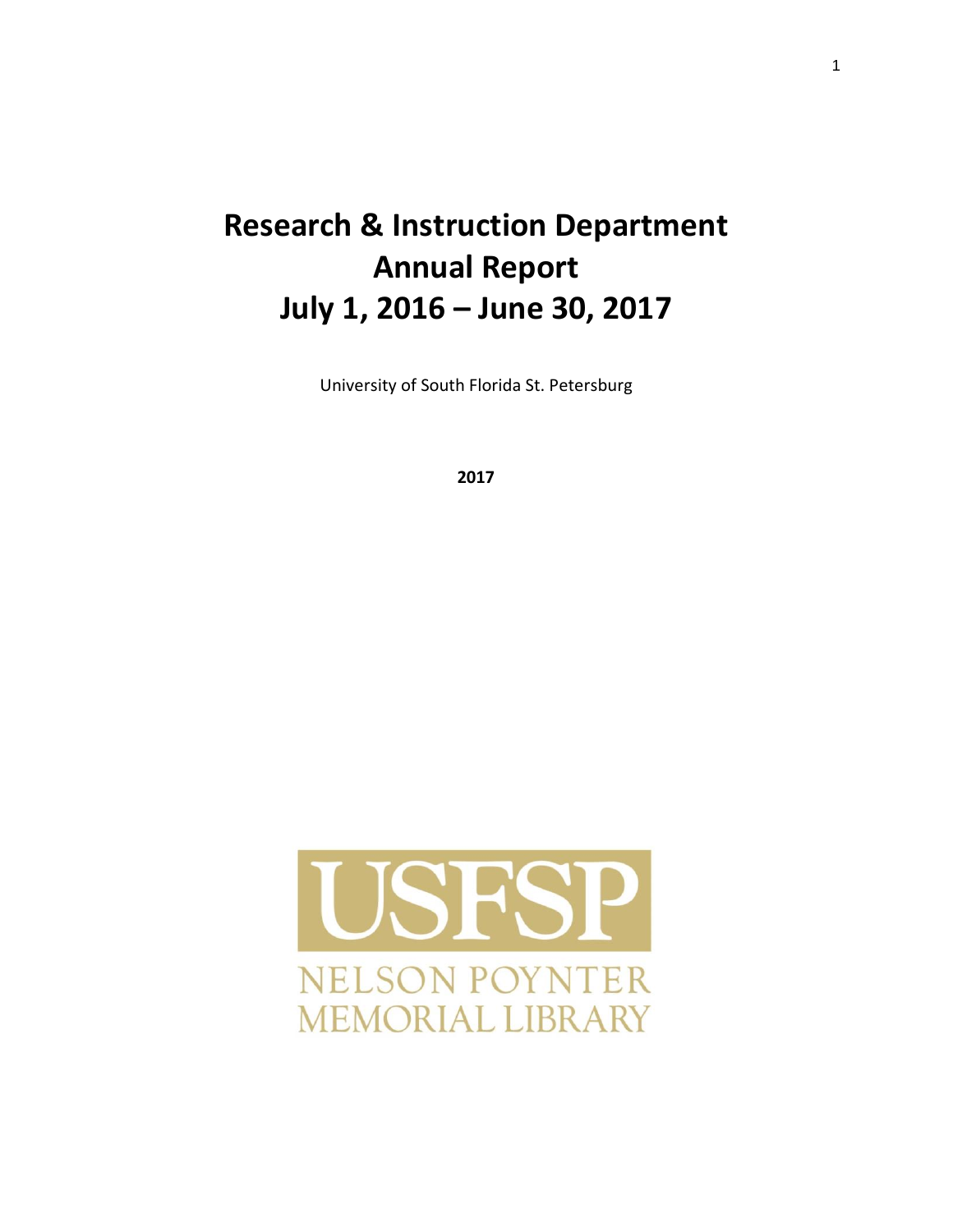## **Statistical Snapshot:**

|                                                                                 | 2016/17 | 2015/16        | 2014/15        | 2013/14 | 2012/13        | 1 Year<br>Change | 5 Year<br>Change |
|---------------------------------------------------------------------------------|---------|----------------|----------------|---------|----------------|------------------|------------------|
| <b>Individual Reference</b><br>Consultations                                    | 277     | 219            | 160            | 155     | 94             | 27%              | 195%             |
| <b>Number of class</b><br>sessions                                              | 82      | 93             | 85             | 73      | 65             | $-12%$           | 26%              |
| <b>Number of</b><br>participants in class<br>sessions                           | 1854    | 2411           | 1622           | 1440    | 1300           | $-23%$           | 43%              |
| Number of workshops                                                             | 17      | 16             | 22             | 55      | 72             | 6%               | $-76%$           |
| Number of<br>participants at<br>workshops                                       | 140     | 31             | 60             | 163     | 248            | 352%             | $-44%$           |
| Number of student<br>orientation sessions                                       | 12      | $\overline{7}$ | $\overline{4}$ | 9       | $\overline{4}$ | 71%              | 200%             |
| Number of<br>participants in student<br>orientations                            | 292     | 273            | 185            | 115     | 255            | 7%               | 15%              |
| Number of library<br>sponsored cultural<br>and social events                    | 36      | 30             | 38             | 25      | 18             | 20%              | 100%             |
| Number of<br>participants at library<br>sponsored cultural<br>and social events | 1501    | 1196           | 1205           | 1085    | 728            | 26%              | 106%             |
| <b>Total Sessions</b><br>(instruction,<br>workshops, and<br>events)             | 147     | 146            | 149            | 162     | 159            | 1%               | $-8%$            |
| <b>Total Participants</b><br>(instruction,<br>workshops, and<br>events)         | 4211    | 3911           | 3072           | 2803    | 2943           | 8%               | 43%              |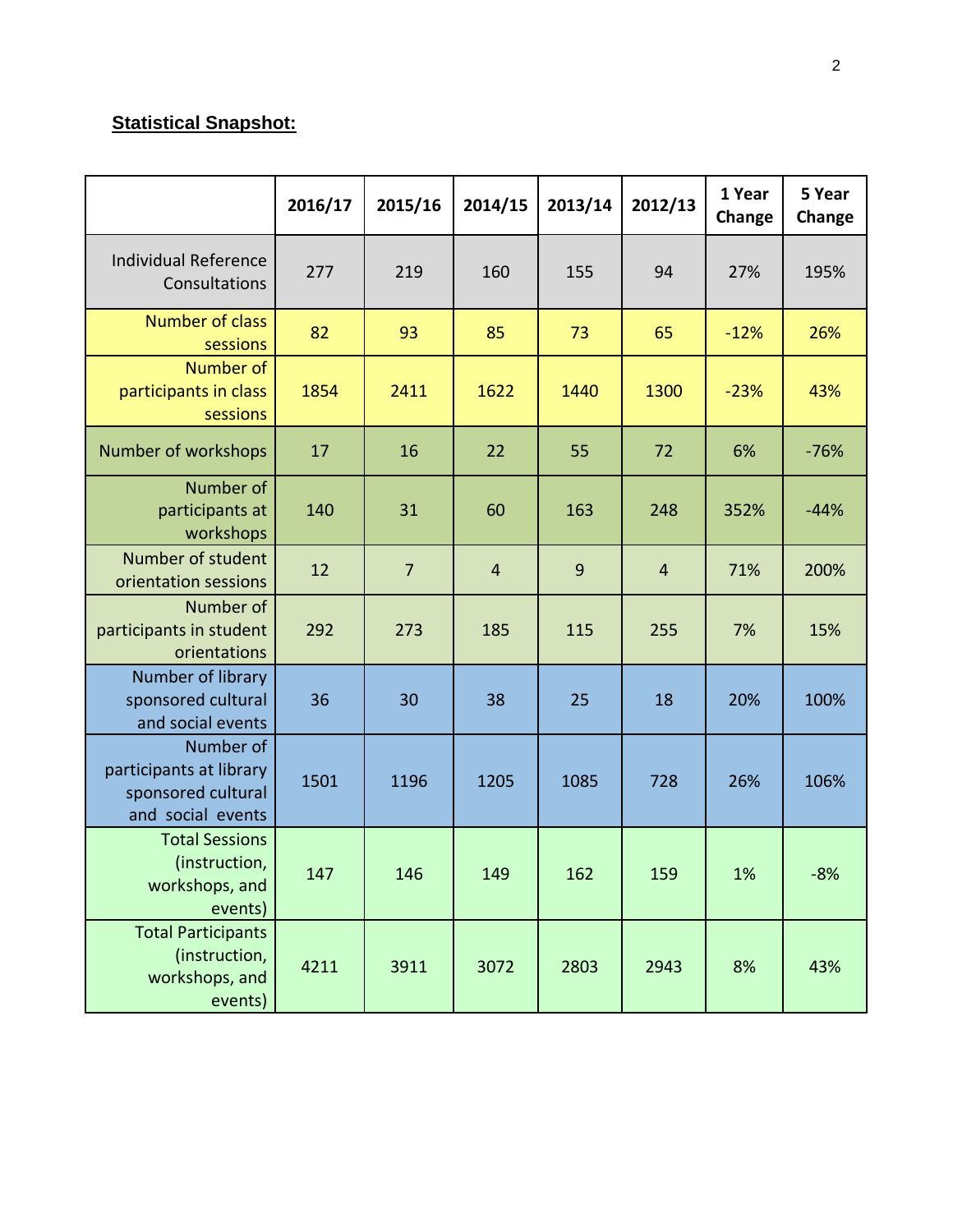#### **Departmental Overview:**

The Library Research and Instruction Department is responsible for providing reference and research assistance, library instruction, and outreach efforts for the students and faculty of the University of South Florida St. Petersburg. The department consists of 6 Librarians (Tina Neville, Gary Austin, Camielle Crampsie, Deb Henry, Tony Stamatoplos, and Kaya van Beynen). Additionally Patricia Pettijohn, head of Collection Development contribute to the department by providing reference support and by teaching library instruction sessions. Alex Flores was hired as a part-time Library Assistant to the department in January 2017. In December 2016, Tina Neville stepped down as department head and Kaya van Beynen was promoted to the position.

#### **Significant Departmental Accomplishments in 2016/2017:**

- Camielle Crampsie was successfully promoted to Assistant Librarian, effective at the start of the 2017/18 academic year
- Tony Stamatoplos was appointed to the Editorial Board of *College and Research Libraries*
- Kaya van Beynen received a mini research grant on tracking visitor at the St. Petersburg and Jacksonville Science Festivals
- In collaboration with the Access Services and Technical Services and Collection Development departments, the Research & Instruction department implemented a new Textbook Affordability Project at NPML. For more information, please refer to the NPML Textbook Affordability Project 2017 Report.
- The department began using a new Chat system, *LibraryH3lp*, in December 2016
- Tina Neville, in collaboration with USF Tampa librarians, automatically connected either a subject or course libguides into Canvas courses. Gary Austin created a LibGuide template that accords to USFSP design standards and is more compatible with the Canvas Learning Management System; all Research & Instruction libGuides were converted to this template
- The department implemented the marketing campaign *5 Ways to Reach a Librarian* as a catchy means to let faculty and students know the various ways that they can get research and information assistance.
- All Research and Instruction librarians participated in the library strategic planning throughout the year. This participation included attending the Jan. and May retreats, leading focus groups, analyzing data, providing editorial suggestions, and generally lending their leadership, experiences, thoughts, and good will to the entire process.

#### **Research consultations:**

The number of individual reference consultations continued its dramatic increase over both the 1- and 5- year period. This increase is largely due to an increase in faculty research help and the heavy demands from GEB 4890 course, a management class with an intensive library component.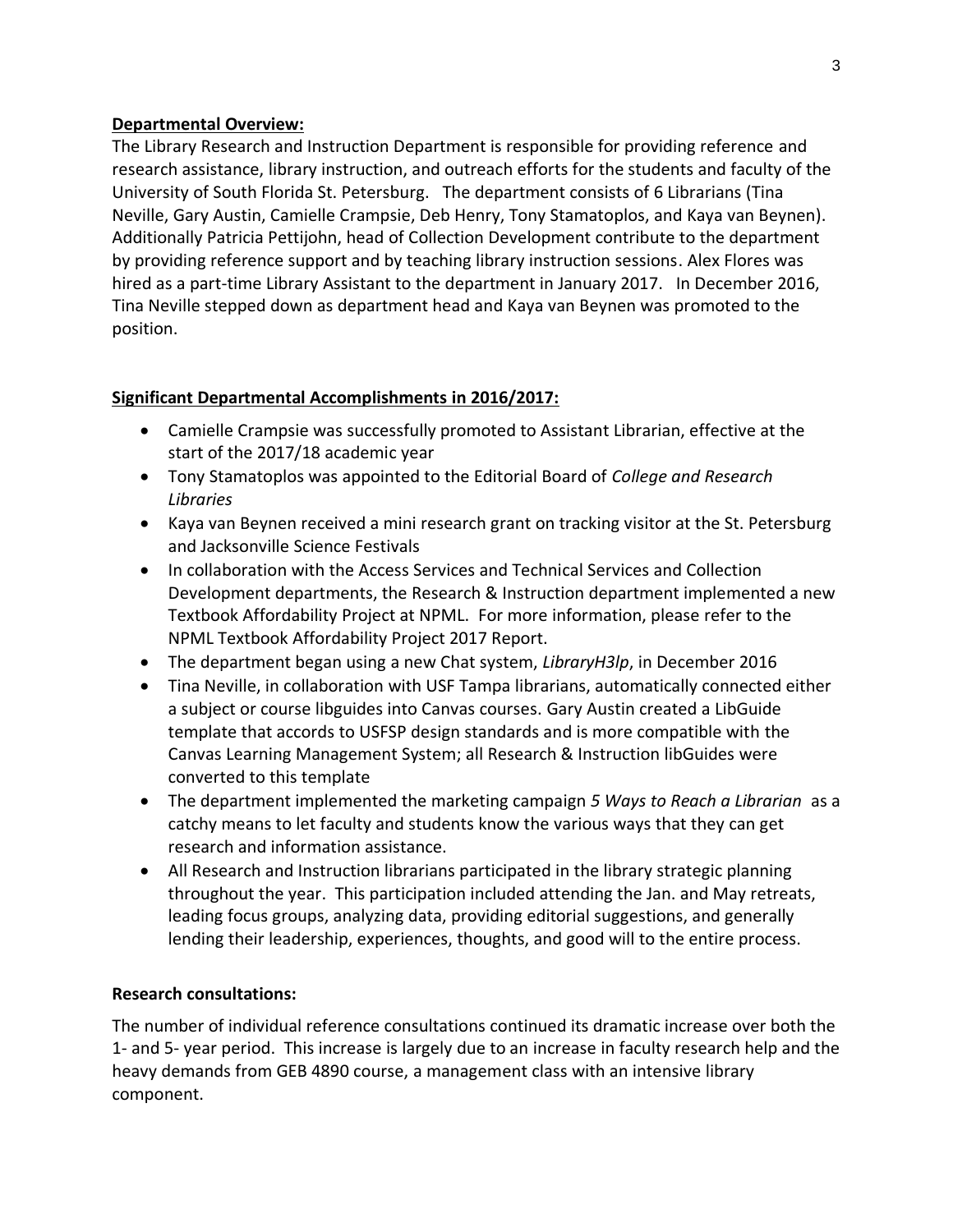| <b>Research</b><br><b>Consultations:</b>                           | 2016/17 | 2015/16 | 2014/15 | 2013/14 | 2012/13 | 1 year<br>change | 5 year<br>change |
|--------------------------------------------------------------------|---------|---------|---------|---------|---------|------------------|------------------|
| Reference<br>questions requiring<br>20 or mor minutes              | 154     | 135     | 204     | 231     | 112     | 14%              | 38%              |
| One-on-one<br>instruction sessions<br>with students and<br>faculty | 277     | 219     | 160     | 155     | 94      | 27%              | 195%             |
| Total                                                              | 431     | 354     | 364     | 386     | 206     | 22%              | 109%             |

The decline in Basic Library Skills questions at the service desk continued declining, but at a much slower pace while the number of Research Strategy questions showed a mildly increase from last year but over continued to decline.

| Reference<br>(Tiered Service):        | 2016/17 | 2015/16 | 2014/15 | 2013/14 | 2012/13 | 1 year<br>change | 5 year<br>change |
|---------------------------------------|---------|---------|---------|---------|---------|------------------|------------------|
| <b>Basic Library</b><br><b>Skills</b> | 872     | 884     | 1143    | 1523    | 3448    | $-1%$            | $-75%$           |
| Research<br>Strategy                  | 256     | 243     | 306     | 356     | 313     | 5%               | $-18%$           |
| <b>Total</b>                          | 1128    | 1127    | 1449    | 1882    | 3761    | .1%              | -70%             |

During the fall 2016 semester, then Department Head, Tina Neville conducted an extensive analysis of USFSP student use of the Florida Ask-A-Librarian chat service. After analyzing the results, and in consultation with Dean Caldwell and the Research & Instruction librarians, the department opted to move to *the LibraryH3lp Chat* system and to withdraw from participation in the Florida Ask-A-Librarian Chat Service. This change in software and procedures began in December 2016. General email reference assistance is not provide through *LibraryH3lp*, thus explaining the sharp decline in email assistance. Gary Austin created a chat widget that is now added to the NPML Help page and throughout all of the Research & Instruction LibGuides.

| Reference<br>(Virtual): | 2016/17          | 2015/16 | 2014/15 | 2013/14 | 2012/13 | 1 year<br>change | 5 year<br>change |
|-------------------------|------------------|---------|---------|---------|---------|------------------|------------------|
| Chat                    | 62<br>$(17+45*)$ | 42      | 20      | 75      | 182     | 48%              | -66%             |
| Email                   |                  | 20      | 28      | 48      | 116     | $-65%$           | $-94%$           |
| <b>Total</b>            | 69               | 62      | 48      | 123     | 298     | 11%              | $-77%$           |

\*Chats through the LibraryH3lp system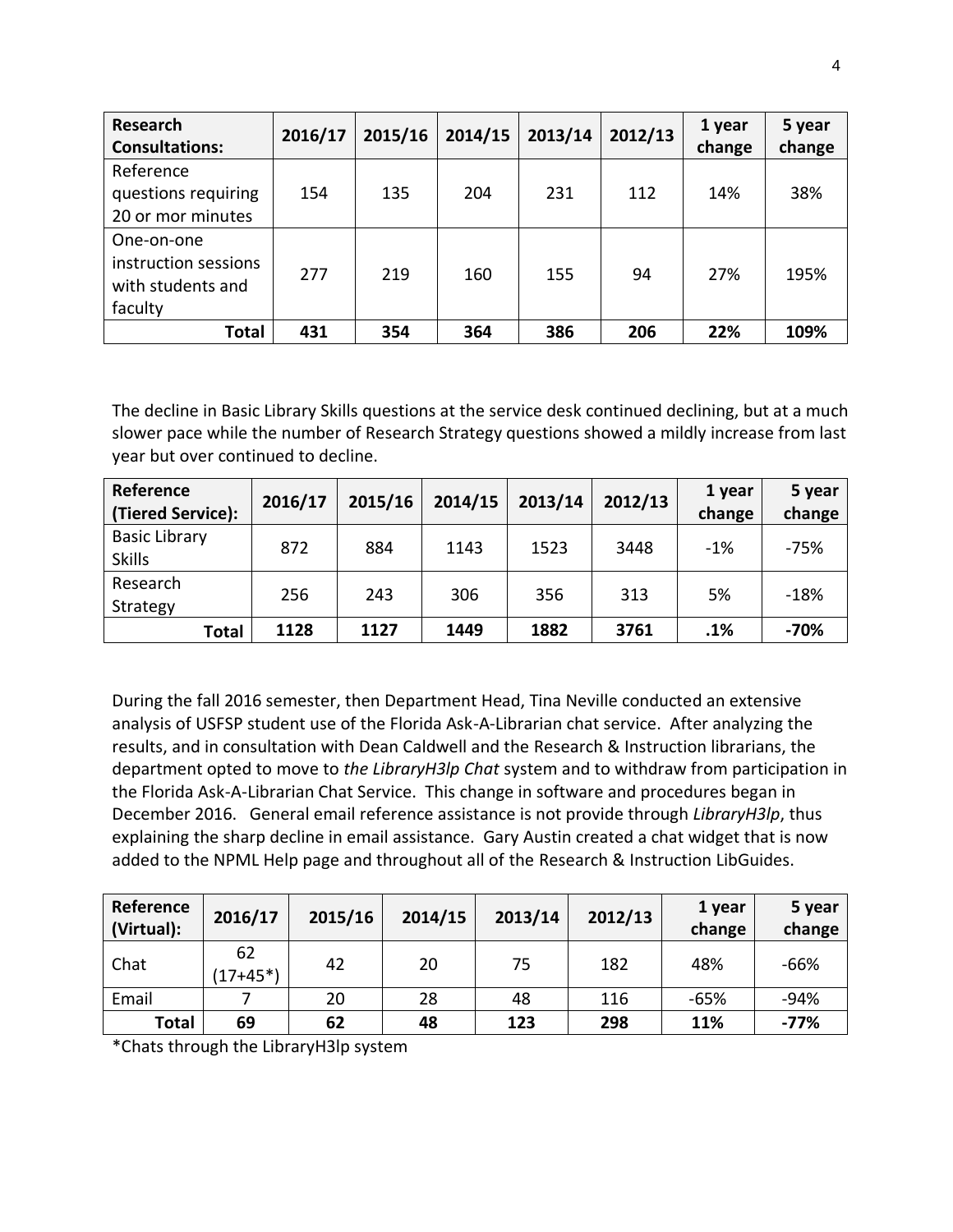#### **Instruction:**

The number of instruction sessions to classes and number of participants showed a small 1-year decline, but overall, continued their 5-year increase. Participants in the library's workshop program increased, primarily due attendance at the Research Posters: Best Practices workshop geared towards students participating in the Student Research Symposium and the College of Education Poster Practicum.

| <b>Discipline:</b>        | <b>#Sessions:</b> |                            | <b>Class Instruction Sessions</b> |  |  |
|---------------------------|-------------------|----------------------------|-----------------------------------|--|--|
| Biology                   | 6                 | Austin                     | 12                                |  |  |
| <b>Business</b>           | 12                | Crampsie                   | 22                                |  |  |
| Composition               | 18                | Henry                      | 7                                 |  |  |
| Education                 | 3                 | <b>Neville</b>             | 15                                |  |  |
| English                   | 5                 | Pettijohn                  | 3                                 |  |  |
| <b>ESP</b>                | 1                 | Schnur                     | $\overline{2}$                    |  |  |
| Health                    | 2                 | Stamatoplos                | 16                                |  |  |
| History                   | 1                 | van Beynen                 | 5                                 |  |  |
| <b>ISS</b>                | 4                 |                            |                                   |  |  |
| Journalism                | $\mathbf{1}$      | <b>Research Assistance</b> |                                   |  |  |
| MLA Grad                  | $\mathbf{1}$      |                            | <b>Student</b>                    |  |  |
| <b>Political Science</b>  | 4                 | Austin*                    | 120                               |  |  |
| Psychology                | 9                 | Crampsie                   | 4                                 |  |  |
| <b>University Success</b> | 14                | Henry                      | 10                                |  |  |
| <b>World Languages</b>    | 1                 | <b>Neville</b>             | 11                                |  |  |

| <b>Class Instruction Sessions</b> |    |  |
|-----------------------------------|----|--|
| Austin                            | 12 |  |
| Crampsie                          | 22 |  |
| Henry                             | 7  |  |
| Neville                           | 15 |  |
| Pettijohn                         | 3  |  |
| Schnur                            | 2  |  |
| Stamatoplos                       | 16 |  |
| van Beynen                        | 5  |  |

| Journalism                |    | <b>Research Assistance</b> |                |                |  |
|---------------------------|----|----------------------------|----------------|----------------|--|
| MLA Grad                  |    |                            | <b>Student</b> | <b>Faculty</b> |  |
| <b>Political Science</b>  |    | Austin*                    | 120            | 18             |  |
| Psychology                | 9  | Crampsie                   |                |                |  |
| <b>University Success</b> | 14 | Henry                      | 10             |                |  |
| World Languages           |    | Neville                    | 11             |                |  |
|                           |    | Stamatoplos                |                |                |  |
|                           |    | van Beynen                 | 15             | 73             |  |
|                           |    | Total                      | 161            | 116            |  |

| <b>Workshops:</b>       | #Sessions |        | <b>Workshops Instructor</b> |   |  |
|-------------------------|-----------|--------|-----------------------------|---|--|
| Advanced                |           | Austin |                             |   |  |
| Searching               |           |        |                             |   |  |
| Scanning                |           |        | Crampsie                    | 9 |  |
| <b>Faculty Metrics</b>  |           |        | Stamatoplos                 |   |  |
| RefWorks                |           |        | van Beynen                  | 5 |  |
| <b>Research Posters</b> |           |        |                             |   |  |
| AA/SA Committee         |           |        |                             |   |  |

| <b>Workshops Instructor</b> |  |  |  |
|-----------------------------|--|--|--|
| Austin                      |  |  |  |
|                             |  |  |  |
| Crampsie                    |  |  |  |
| Stamatoplos                 |  |  |  |
| van Beynen                  |  |  |  |

#### **Online Learning Objects:**

The department continued its efforts to serve online courses, as librarians Tina Neville, Tony Stamatoplos, and Kaya van Beynen recorded library sessions for online classes. Working with the University Success Instructors, Tony Stamatoplos created three interactive online library modules geared for the first time in college students. Tina Neville created a series of online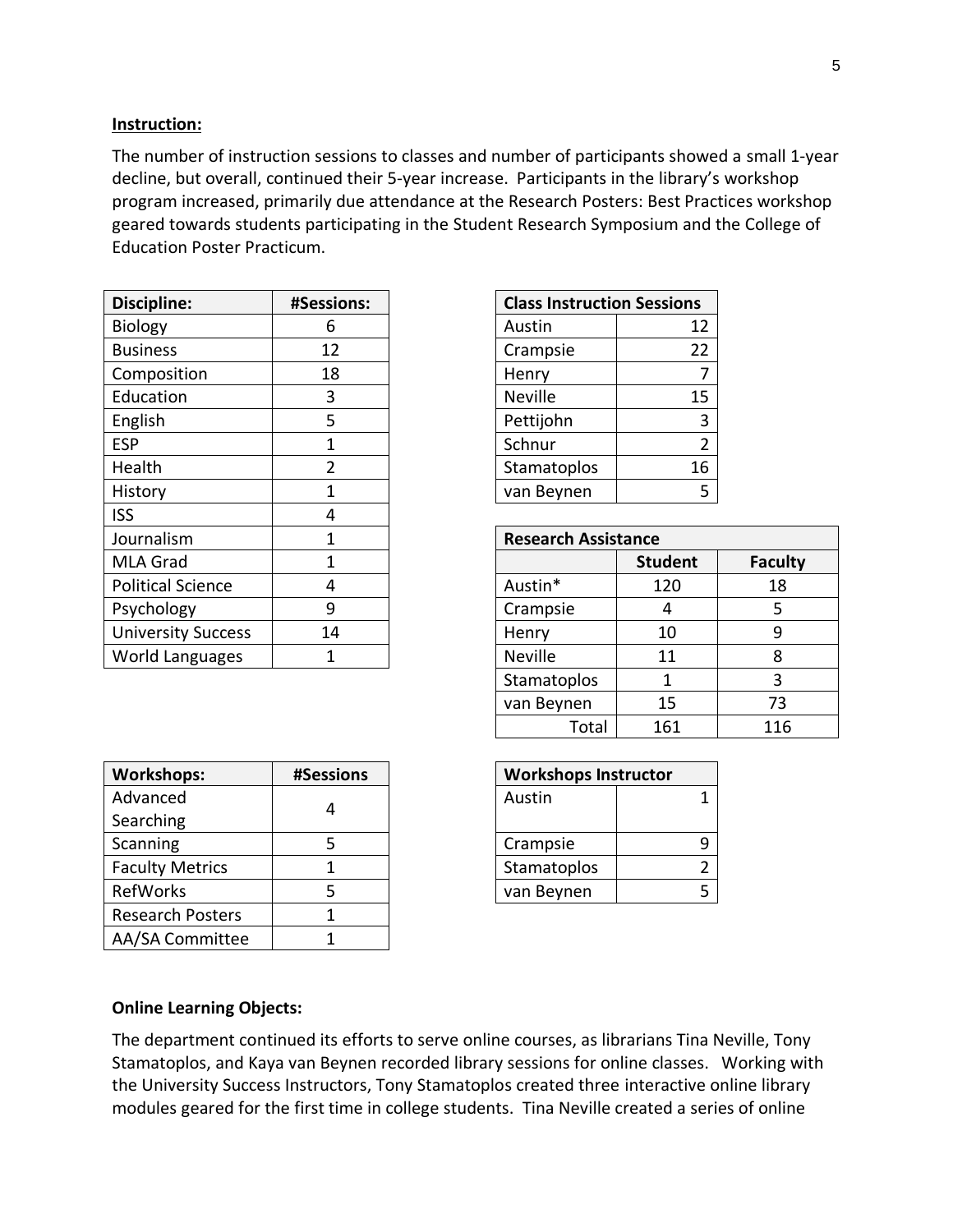video tutorials on the new RefWorks interface; likewise, Kaya van Beynen created a series of APA video tutorials to provide citation help to students. These online learning objects include:

Tina Neville:

- The RefWorks Dashboard: Introduction
- Refworks: Create and Organize Folders
- RefWorks: Download Citations From a Database
- Refworks: Download Journal Article **Citations**
- RefWorks: Download From Google Scholar
- RefWorks: Download Book Citations
- RefWorks: Enter New Citations (Manually)
- RefWorks: Edit Entries
- RefWorks: Web Tool
- RefWorks: Quick In-text Citations / Bibliography
- RefWorks: Import Into Google Docs

RefWorks: Annotated Bibliographies

Tony Stamatoplos:

- Information Literacy in College
- The Pre-Search Stage
- Planning Your Search

Kaya van Beynen

- APA: Citation Style Fundamentals
- APA: In Text Citation
- APA: Research Paper Structure, Format & Style
- APA: What is a Citation?
- Research Posters: Best Practices
- Burress, T., van Beynen, K. & Ferguson, A. (2017) *Through a Child's Eyes: St. Petersburg Science Festival Story Map*

The library modules continued to show steady use by USFSP students and faculty during 2016/17 year and received a total of 10,604 page views. Starting in the Summer 2017 semester, the Research & Instruction Librarians, working in collaboration with the Instructional Designer Karla Morris, began a major library module revision to update the software, and make the modules more concise, interactive, and engaging. This project aims to be completed in the 2017/18 year.

| Totals (all modules plus landing page): | 2016/17 | 2015/2016 | 2014/2015 | 1 Yr Change |
|-----------------------------------------|---------|-----------|-----------|-------------|
| Sessions                                | 7,507   | 5142      | 3657      | 46%         |
| <b>Users</b>                            | 6,592   | 4619      | 3309      | 43%         |
| Page Views                              | 8,837   | 9312      | 6726      | -5%         |
| Specific module use (page views):       | 2016/17 | 2015/2016 | 2014/2015 | 1 Yr Change |
| <b>Evaluating Sources</b>               | 368     | 793       | 813       | $-54%$      |
| Intro to Databases for Research         | 467     | 509       | 337       | -8%         |
| Summarizing and Paraphrasing            | 224     | 232       | 320       | -4%         |
| Abstracts, Annotations, and Lit Reviews | 5,852   | 1119      | 271       | 423%        |
| <b>APA Citations</b>                    | 546     | 370       | 164       | 48%         |
| <b>MLA Citations</b>                    | 157     | 280       | 90        | $-44%$      |
| Creating a Search Strategy              | 185     | 206       | 89        | $-10%$      |
| 1: 1: 2: 3: 4: 5                        |         |           |           |             |

**LibGuides**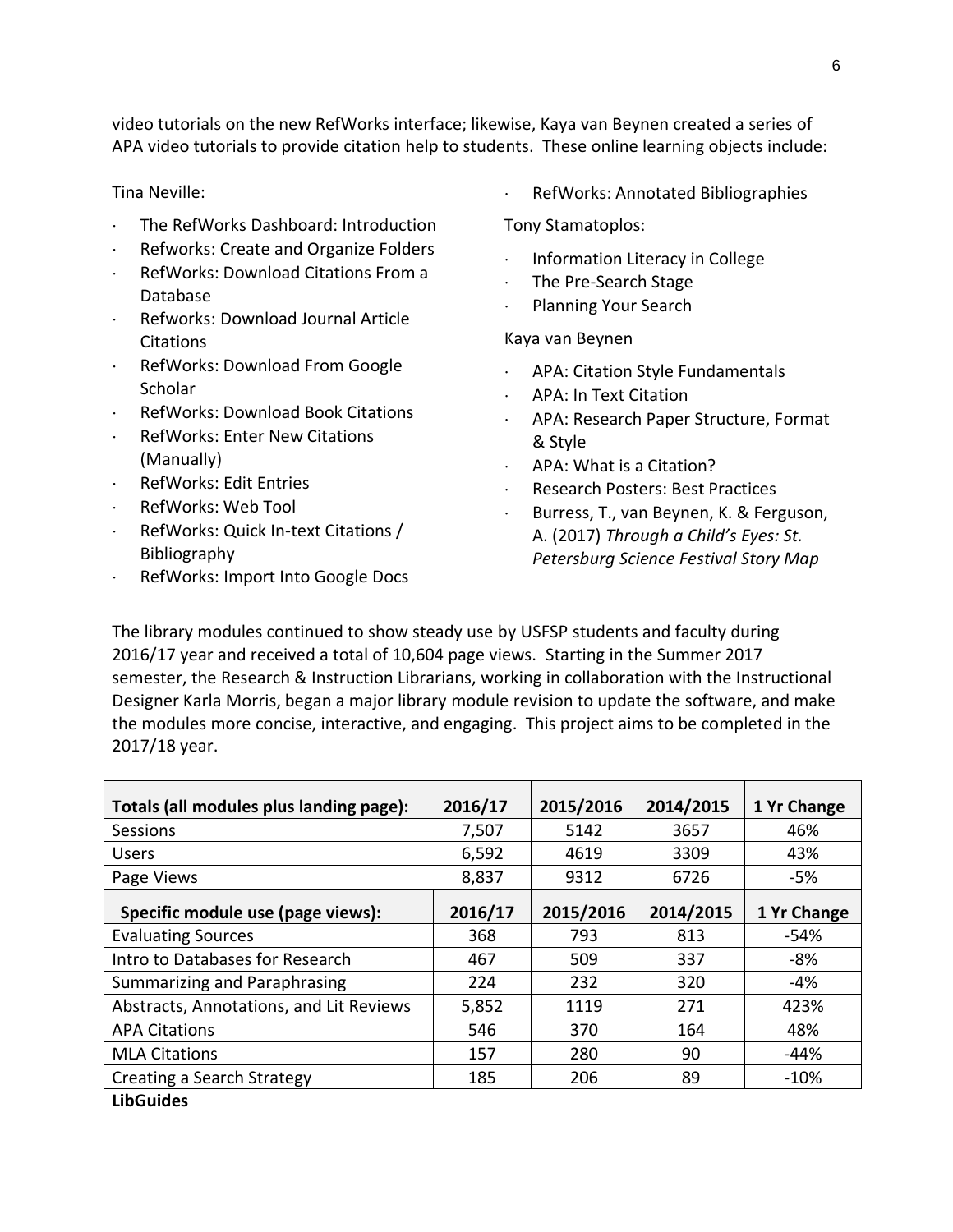By June 2017, the library hosted 121 published guides; 35 of which are specific to a USFSP course or assignment. New course guides include: Fake News, Propaganda, & Information Literacy, EDG 2930: University Success, FRE 3500: French Civilization, Sustainability: Living Learning Community, Textbooks on Reserve (Fall, Spring, and Summer semesters), and Writing Tips. Additionally, the libguides Copyright and ENC 1101 & 1102: English Composition 1 & 2 were extensively revised.

Gary Austin was designated the department's libguides administrator. As part of this he created master pages, boxes, and assets, and cleaned up the old content. Additionally, he created a template for the Research & Instruction libguides with the goal that their design would be uniformly attractive, accord to USFSP visual standards, and have improved integration into USFSP courses in Canvas. All department libguides were moved to this new template in June 2017.

Not surprisingly, heaviest libguide use occurs in September and January when librarians are demonstrating the guides in individual instruction sessions; however, steady use continues in October, November, March, and April indicating that students continue to use the guides throughout the semester. The textbook libguides are heavily checked at the start of the semester, but not after those first weeks. Forty-seven of the library guides were viewed more than 100 times during the 2016/17 year.

| Comparison of the most heavily used guides in<br>2016-2017 (more than 100 views) | <b>Total views</b><br>2016-2017 | <b>Total views</b><br>2015-2016 | <b>Total Views</b><br>2014-2015 |
|----------------------------------------------------------------------------------|---------------------------------|---------------------------------|---------------------------------|
| Research & Instruction LibGuides home page                                       | 4885                            | 3541                            | 2619                            |
| PSY 3213: Research Methods in Psychology                                         | 4829                            | 1817                            | 1266                            |
| Education                                                                        | 2606                            | 217                             | 133                             |
| <b>Business Resources at Poynter Library</b>                                     | 2430                            |                                 |                                 |
| Psychology                                                                       | 1751                            | 533                             | 188                             |
| EXP 4680: Cognitive Psychology                                                   | 1262                            | 181                             |                                 |
| ENC 1101 & 1102: English Composition 1 & 2                                       | 1035                            | 556                             | 154                             |
| English                                                                          | 898                             | 300                             | 44                              |
| Library Learning & Research Modules                                              | 873                             | 1226                            | 502                             |
| EDF 6481: Foundations of Educational Research                                    | 771                             | 311                             | 656                             |
| <b>Citations and RefWorks</b>                                                    | 693                             | 773                             | 626                             |
| Libguides @ Poynter Library                                                      | 522                             | --                              |                                 |
| <b>BSC 2010 Biology I: Cellular Processes</b>                                    | 495                             | 258                             |                                 |
| Biology                                                                          | 490                             | 340                             | 164                             |
| Environmental Science & Policy                                                   | 484                             | 121                             | 108                             |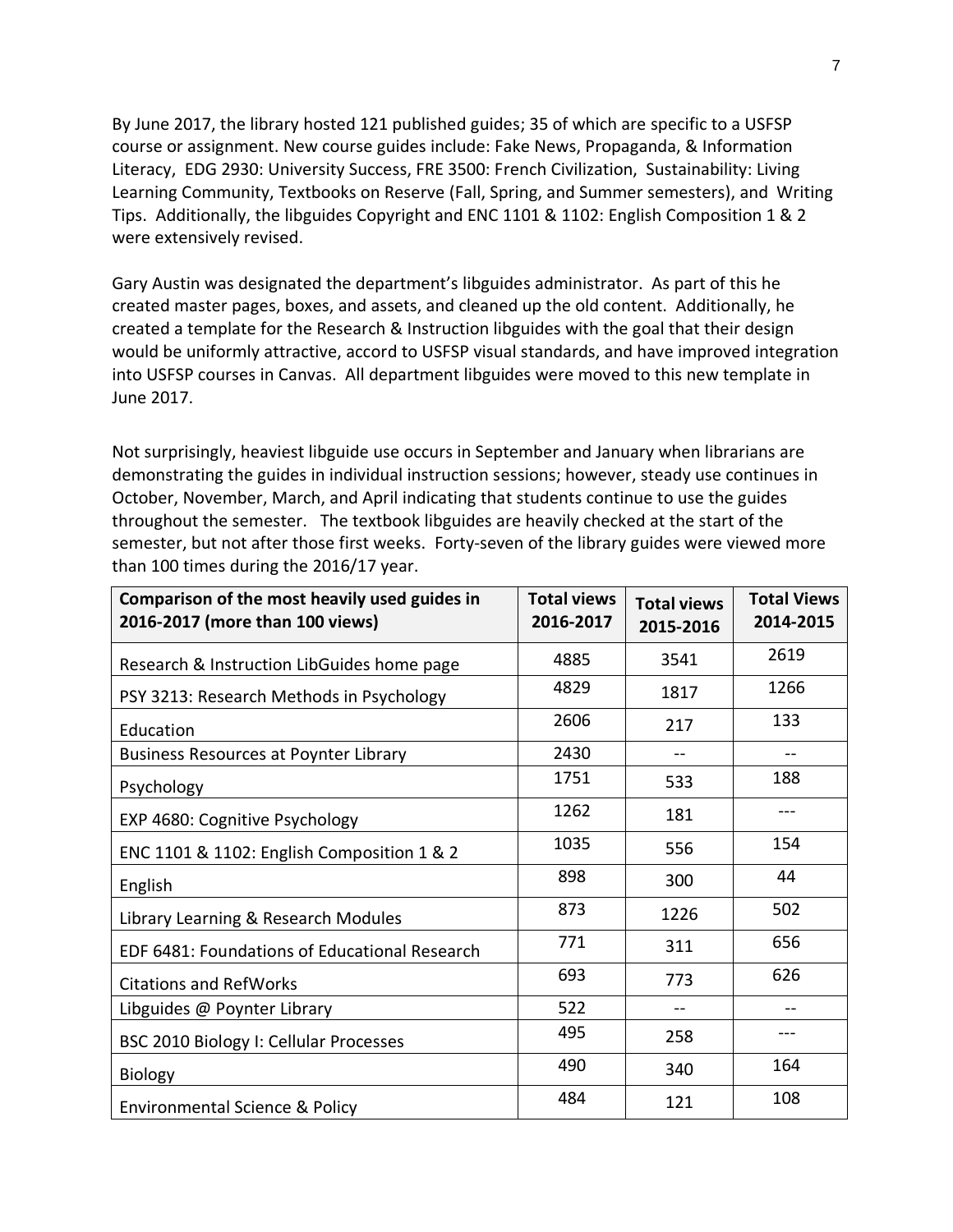| <b>Multidisciplinary Resources</b>              | 445  | $\overline{a}$ | $-$            |
|-------------------------------------------------|------|----------------|----------------|
| <b>Research Posters: Best Practices</b>         | 428  | 860            | 406            |
| SOP4744: Women's Mental Health                  | 403  | 415            | 1024           |
| Anthropology                                    | 349  | 67             | 65             |
| ISS 4935: Seminar in the Social Sciences        | 347  | 114            | 360            |
| <b>Political Science</b>                        | 342  | 87             | 171            |
| USFSP Textbooks (Total: Fall, Spring, Summer)   | 1691 |                |                |
| MAN 6930: Organizational Behavior               | 263  | 326            | $-$            |
| History                                         | 255  | 111            | 139            |
| Chemistry                                       | 245  |                | $-$            |
| GEB4890 - Strategic Management                  | 243  | 256            | 136            |
| <b>Faculty Services</b>                         | 226  | 273            | 362            |
| Fake News, Propaganda, and Information Literacy | 218  | $-$            | $-$            |
| Journalism & Media Studies                      | 213  | 91             | 23             |
| ENG 6009: Introduction to Graduate Study        | 201  | $\overline{a}$ | $\overline{a}$ |
| Finding Data & Statistics                       | 197  | 102            | 157            |
| ISS 3010: Intro to Social Sciences              | 186  | 223            | 63             |
| ISM 3011 - Information Systems in Organizations | 171  | 402            | 385            |
| HSC 3002: Introduction to Health Professions    | 170  | 143            | 84             |
| <b>Graphic Design</b>                           | 157  | 85             | 58             |
| BSC 1005 Principles of Biology for non-majors   | 153  | 164            | 69             |
| <b>Writing Tips</b>                             | 153  |                | $-$            |
| World Languages & Cultures                      | 150  | 59             | 44             |
| EVR 6936 Seminar in Environmental Science       | 142  |                |                |
| Criminology                                     | 141  | 67             | 71             |
| <b>Finding Films and Documentaries</b>          | 132  | 48             | --             |
| PSY 6218: Graduate Research Methods             | 123  | 403            | 563            |
| <b>Interdisciplinary Social Sciences</b>        | 112  | 45             | 105            |
| BSC 4933 Senior Seminar in Biology              | 106  |                |                |
| Career Center: Library Resources                | 104  | 79             | 78             |
| <b>Finding Images</b>                           | 104  | 93             | $-$            |
| <b>Graduate Studies</b>                         | 103  | 588            | 205            |

**Events:**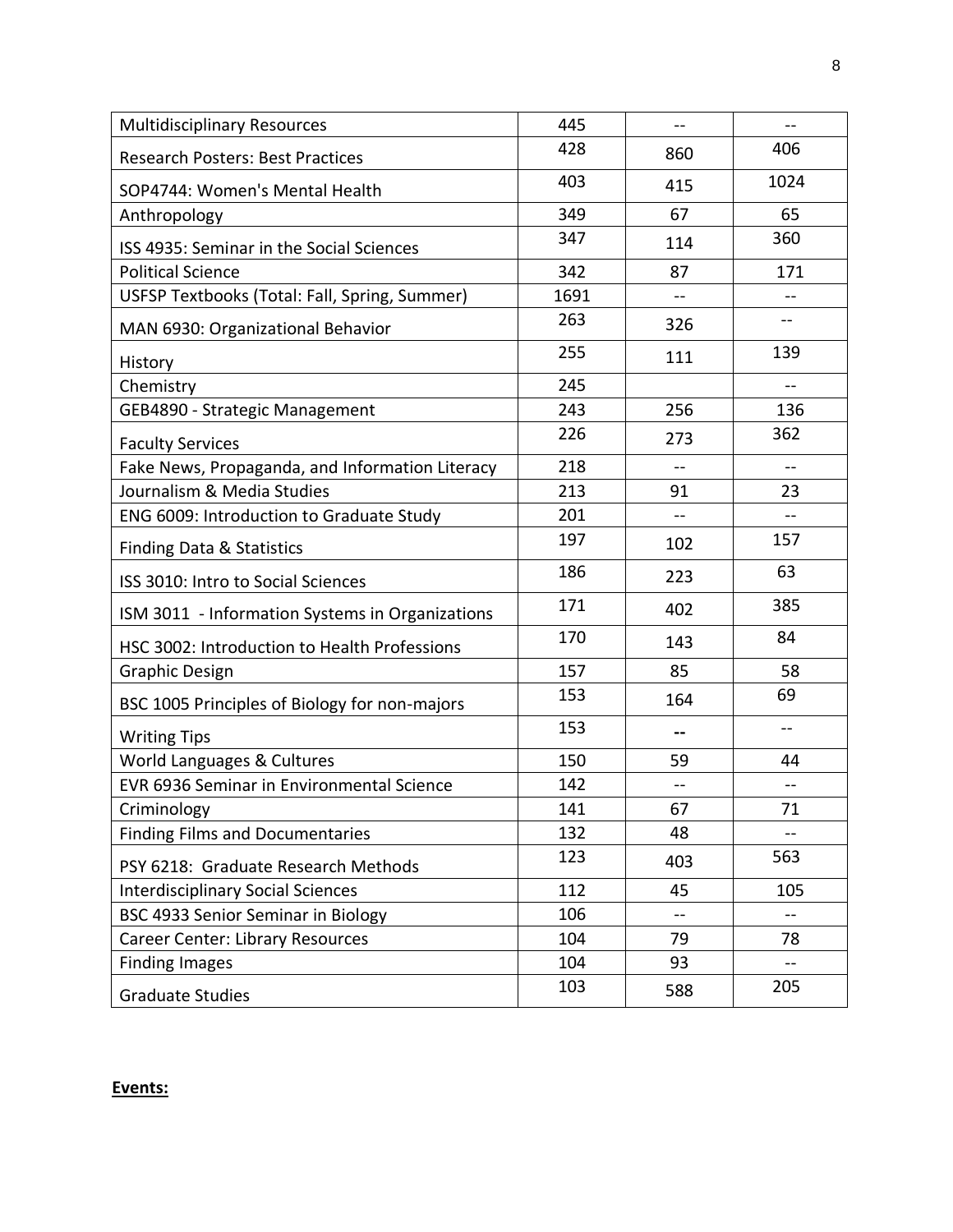The Nelson Poynter Memorial Library continues to provide numerous events and activities for students and faculty at USFSP. The events include scholarly lectures, film and documentary showings, arts and crafts activities, and wellness functions. The NPML held a total of 36 events during the 2016/17 year with a total of 1501 participants and attendees. This represents a 26% increase in terms of participants from the previous fiscal year.

| <b>Date</b> | <b>Event</b>                                             | <b>Attendance</b> |
|-------------|----------------------------------------------------------|-------------------|
| 1/12/2016   | Welcome Back Lib. Open House                             | 35                |
| 8/24/2016   | <b>Build a Bookmark</b>                                  | 12                |
| 8/29/2016   | <b>Therapy Dogs Visit</b>                                | 200               |
| 9/17/2016   | 2 St. Petersburgs (Spec Coll presentation)               | 55                |
| 9/22/2016   | Student book club                                        | $\mathbf 0$       |
| 9/26/2016   | Faculty lecture: Deni Elliott (Banned Books Week)        | 35                |
| 9/29/2016   | Movie Night: Inside Out                                  | $\mathbf 1$       |
| 10/12/2016  | Faculty lecture: Anna Dixon (Harry Potter, anthropology) | 55                |
| 10/17/2016  | <b>Therapy Dogs Visit</b>                                | 50                |
| 10/20/2016  | Inauguration watch                                       | 10                |
| 10/26/2016  | <b>Student Colloquium: Internships</b>                   | 25                |
| 10/27/2016  | Movie Night: The Craft                                   | 4                 |
| 10/31/2016  | <b>Halloween Costume Contest</b>                         | 160               |
| 11/7/2016   | Weekly Challenger Open House                             | 140               |
| 11/9/2016   | Faculty Lecture: Michael Francis (Spanish/FL Archive)    | 12                |
| 11/9/2016   | Post Election Campus Conversation                        | 55                |
| 11/12/2016  | Faculty Lecture: Ann Basso (Harry Potter, study abroad)  | 30                |
| 11/14/2016  | Faculty Lecture: Judithanne McLaughlan (Fulbright)       | 12                |
| 11/16/2016  | International Movie: L'Auberge Espagnole                 | 25                |
| 11/16/2016  | Student Colloquium: Study Abroad                         | 25                |
| 12/1/2016   | <b>Study Break</b>                                       | 35                |
| 12/1/2016   | <b>Study Break</b>                                       | 35                |
| 12/1/2016   | <b>Study Break</b>                                       | 35                |
| 12/5/2016   | <b>Stress Relief: Coloring</b>                           |                   |
| 12/7/2016   | Therapy Dogs Visit                                       | 75                |
| 1/19/2017   | Ally Ames Book TalK: Revenge                             | $\overline{7}$    |
| 1/23/2017   | <b>Therapy Dogs Visit</b>                                | 100               |
| 2/7/2017    | Movie Night: Terms & Conditions May Apply                | $\overline{2}$    |
| 2/22/2017   | Black History: Who Are We? Bingo                         | 10                |
| 2/23/2017   | Faculty Lecture: David Snyder (Data Privacy)             | 18                |
| 3/14/2017   | <b>READ Posters</b>                                      | 11                |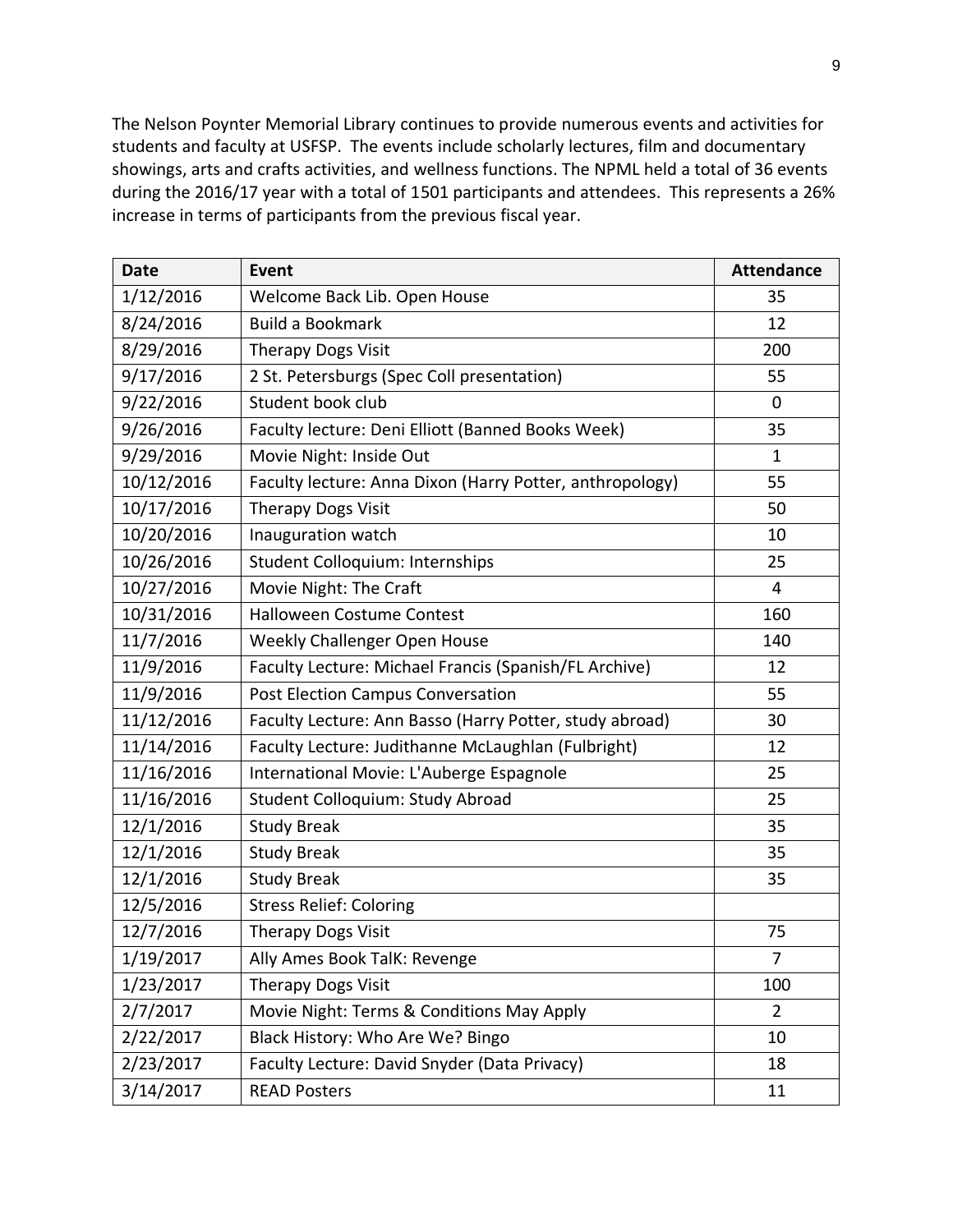| 3/27/2017                                | <b>Therapy Dogs Visit</b>           | 100 |  |
|------------------------------------------|-------------------------------------|-----|--|
| 3/29/2017                                | Movie Night: I am Sam               |     |  |
| 3/30/2017                                | Development Disabilities Panel Talk | 25  |  |
| 4/20/2017                                | <b>Faculty Lightning Talks</b>      | 30  |  |
| 5/2/2017                                 | Therapy Dogs Visit                  | 75  |  |
| A total of 36 events with 1501 attendees |                                     |     |  |

Additionally, the library provided space in the Poynter Corner for 28 USFSP departmental-, faculty-, or student-sponsored events

#### **Service:**

All Research and Instruction Librarians are members of the Poynter Library Leadership Team and the Library Faculty Council. These committees are only mentioned below if the librarian played a leadership role. The Library Research & Instruction faculty continue to enhance the campus and the profession through their service activities as detailed below:

#### **Gary Austin:**

Library Service:

• Poynter Library Safety Liaison

University Service:

- USFSP Distance Learning Committee
- USFSP Emergency Management Team

Professional Service:

- FLA Conference Planning Committee
- FLA Conference Planning Committee, Volunteers sub-committee, Chair
- FLA Conference Planning Committee, Evaluation sub-committee
- FLA Conference Planning Committee, Lightning Rounds sub-committee

## **Camielle Crampsie:**

Library Service:

- Poynter Library Exhibits Committee, Chair
- Poynter Library Space Allocation Committee
- Poynter Library Events Committee
- Poynter Library Diversity Committee
- Library Promotion Guidelines Review ad-hoc committee
- Poynter Library Faculty Annual Review Committee

University Service

• USFSP Undergraduate Council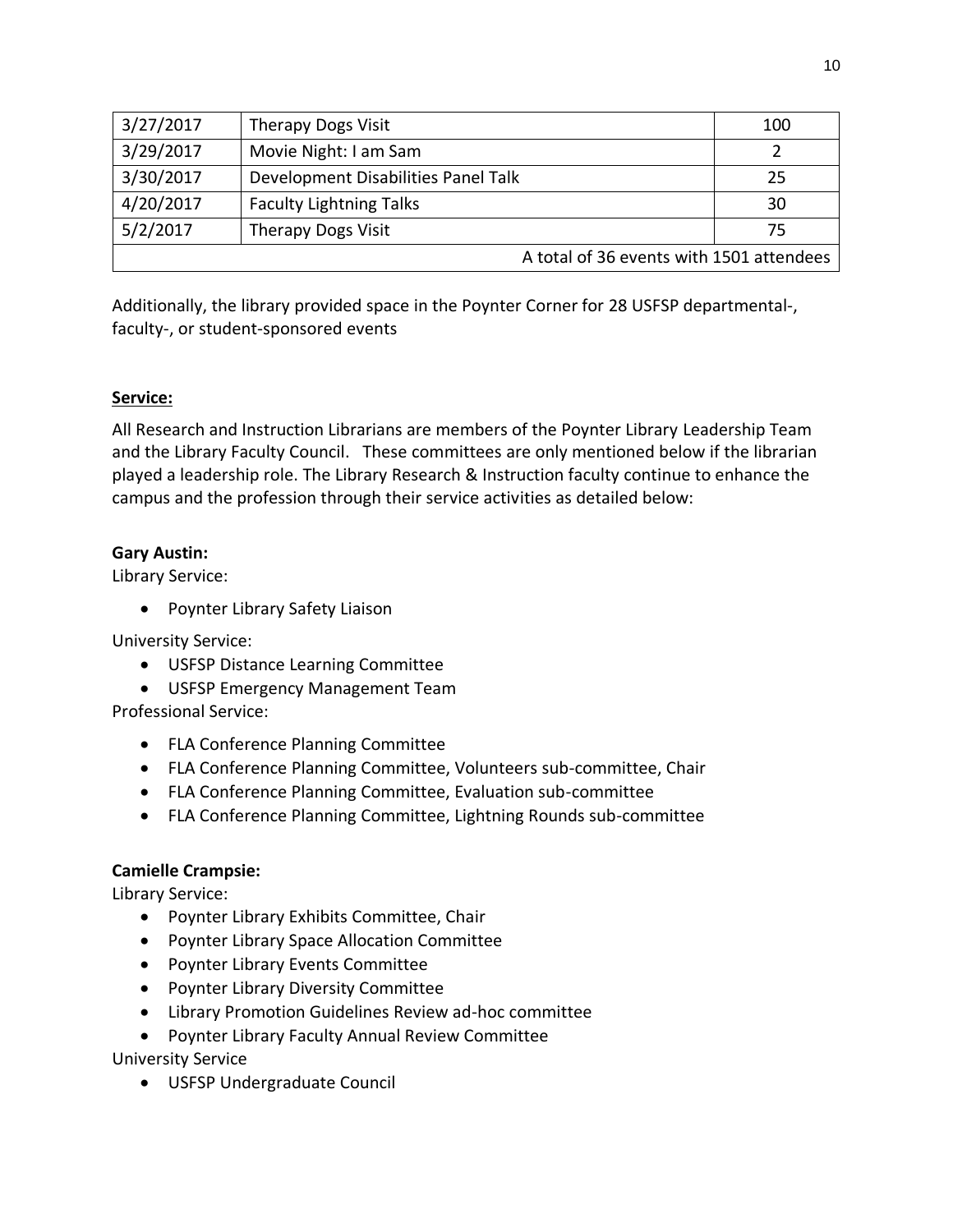- USFSP Faculty/Staff Wellness Committee
- USFSP Programming and Events Committee
- USFSP Scholarship Reviewer

Professional Service:

• FLA Marketing Committee

## **Deb Henry:**

Library Service:

- Poynter Library Space Allocation Committee, co-Chair
- Poynter Library Digital Archive Team

University Service:

- USFSP Center for Teaching and Learning (CITL) Advisory Board
- USFSP Student Scholarship Committee, reviewer
- USFSP Faculty Senate, Secretary
- USF System Faculty Council

Professional Service:

- FLA Scholarship Committee,
- FLA Conference Planning Committee; Exhibits & Evaluation subcommittees

## **Tina Neville:**

Library Service:

- Poynter Library Space Allocation Committee, co-Chair
- Poynter Library Digital Archive Team, member
- Library Promotion Guidelines Review ad-hoc committee

• Poynter Library Faculty Annual Review Committee, Chair University Service:

- USFSP Research Council, Chair
- USFSP Student Scholarship Committee, reviewer

• USF Health Sciences Library, Assistant Director Search Committee Professional Service:

• Florida Library Association Conference Planning Committee, Chair

#### **Tony Stamatoplos:**

Library Service:

- Poynter Library Diversity Committee, chair
- Library Promotion Guidelines Review ad-hoc committee

University Service: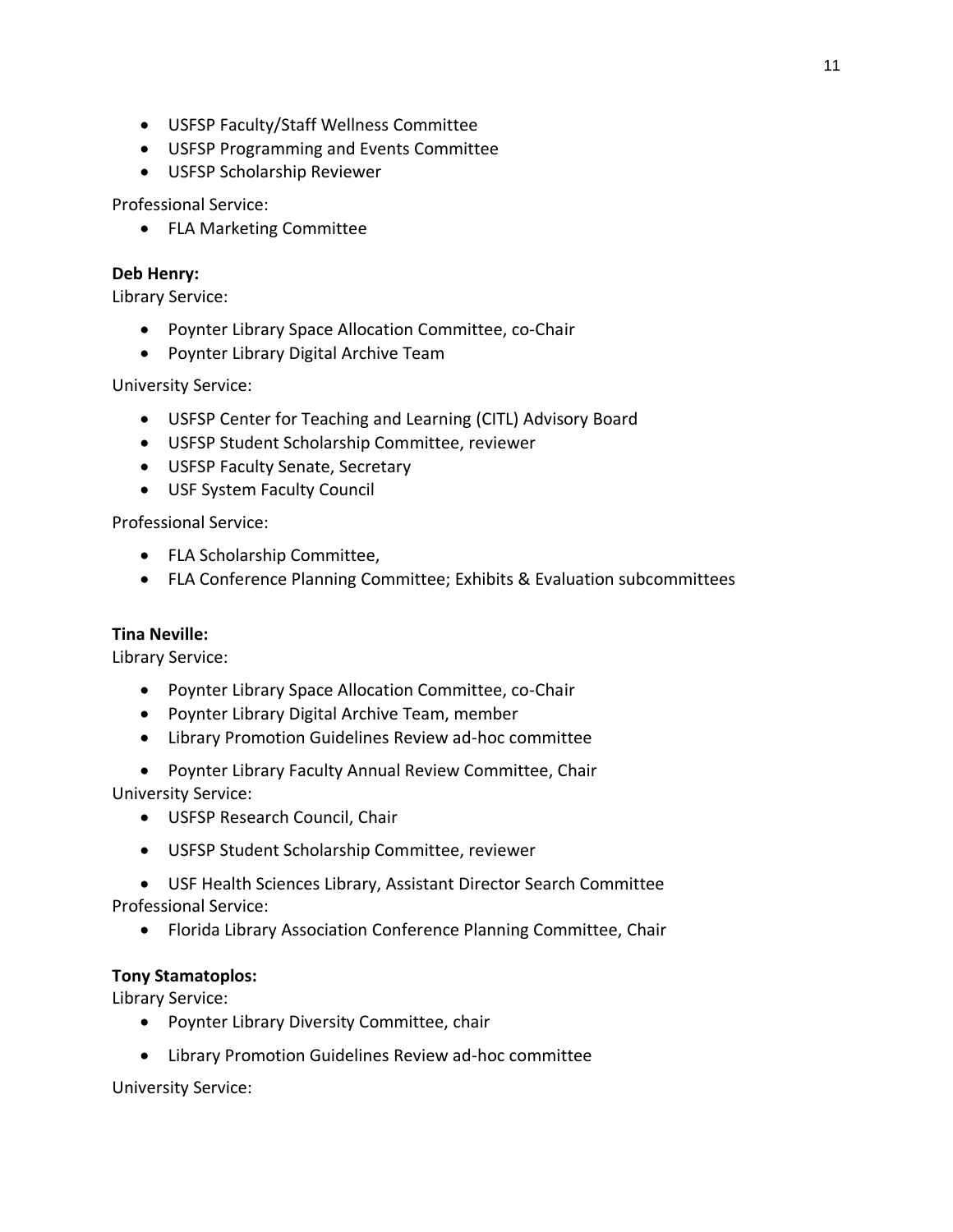- USFSP General Education Committee
- USFSP Academic/Student Affairs "Community Response Team
- USFSP Campus-wide Internship Work Group

Professional Service:

- ACRL, Anthropology & Sociology Section, Conference Program Planning Committee, Co-Chair
- ACRL Anthropology & Sociology Section, Executive Committee, ex-officio member
- *Learning Communities Research & Practice* (*LCRP*), journal Editorial Board

#### **Kaya van Beynen:**

Library Service:

• NPML Strategic Planning Committee

University Service:

- USFSP Library Faculty Council, Chair
- USFSP Faculty & Staff Campaign, library co-chair
- USFSP Student Scholarship Committee, reviewer
- USFSP Capital Improvements Trust Fund Committee

Professional Service:

- ACRL/EBSS Chair
- ACRL/EBSS Executive Committee
- ACRL / EBSS Advisory Council
- ACRL / EBSS Program Planning Committee, ALA Chicago
- ACRL Communities of Practice Assembly Committee
- Science Festival, Evaluation Committee, co-chair
- Science Festival, Steering Committee

## **Research and Creative Activities:**

The Library Research and Instruction faculty are active in library science scholarship at the national, state, and local levels as evidenced below.

## **Camielle Crampsie:**

#### **Book Chapter (in press)**

• Crampsie, C., & van Beynen, K, (in Press). Sharing Student Research: Student Colloquia at University of South Florida St. Petersburg*.* In M.K. Hensley & S. Davis-Kahl (Eds.), *Undergraduate research and the academic librarian: Case studies & best practice.* ACRL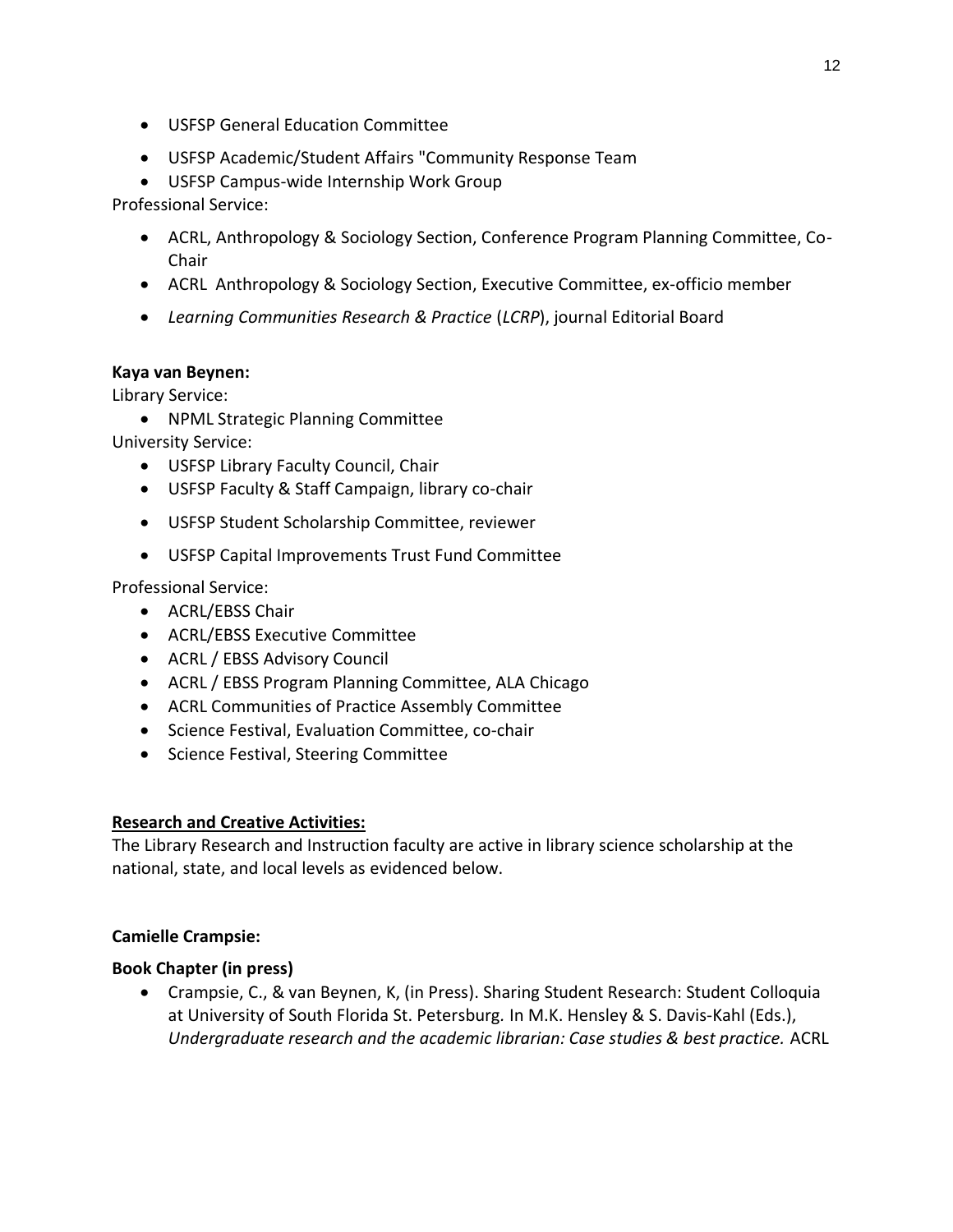#### **Deb Henry:**

## **Journal articles (peer reviewed) published:**

- Henry, D.B., & Neville, T.M. (2017). Repositories at Master's institutions: A census and analysis. Library Resources & Technical Services, 61(3), 124-133.
- Neville, T.M. & Henry, D.B. (2017). Career plateauing among senior librarians. Journal of Library Administration, 57(6). doi: 10.1080/01930826.2017.1337971

## **Tina Neville:**

## **Journal articles (peer reviewed) published:**

- Henry, D.B., & Neville, T.M. (2017). Repositories at Master's institutions: A census and analysis. Library Resources & Technical Services, 61(3), 124-133.
- Neville, T.M. & Henry, D.B. (2017). Career plateauing among senior librarians. Journal of Library Administration, 57(6). doi: 10.1080/01930826.2017.1337971

#### **Kaya van Beynen:**

#### **Journal articles (peer reviewed) published:**

• van Beynen, P., Akiwumi, F., & van Beynen, K. (2017). A Sustainability Index for Small Island Developing States*.* Submitted to the *International Journal of Sustainable Development and World Ecology.*

#### **Book Chapter (proposal accepted)**

• Crampsie, C., & van Beynen, K, (in Press). Sharing Student Research: Student Colloquia at University of South Florida St. Petersburg*.* In M.K. Hensley & S. Davis-Kahl (Eds.), *Undergraduate research and the academic librarian: Case studies & best practice.* ACRL

#### **Articles and Reports (non-peer reviewed):**

- van Beynen, K. (2017). EBSS Chair's Report Spring 2017. *EBSS Newsletter .* Vol. 31 (1).
- van Beynen, K. (2017). EBSS Chair's Report Fall 2016*. EBSS Newsletter.* Vol. 31 (2).
- *van Beynen,K. Couch, A., Champion, V., & Pettijohn*, P. (2017) *Textbook Affordability Report: Fall 2016 & Spring 2017 Semesters.* Nelson Poynter Memorial Library, University of South Florida Saint Petersburg.

#### **Presentation:**

• van Beynen,K., Ferguson, A. & Burress, T. (June 6 2017). *Through the Eyes of a Child: Tracking & Mapping Child Engagement at the St. Petersburg Science Festival*. Presented at the 2017 International Public Science Events Conference. Science Festival Alliance.